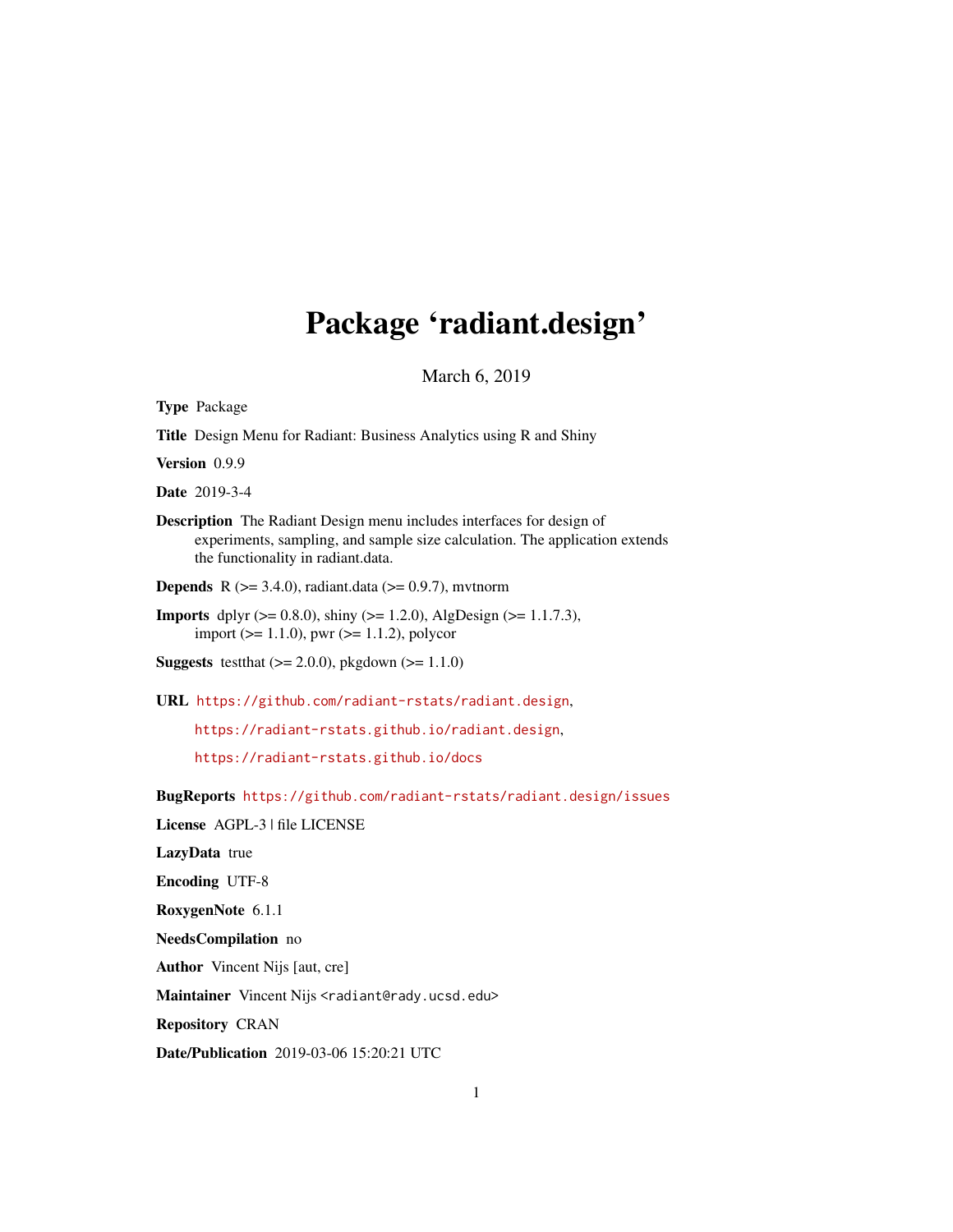## <span id="page-1-0"></span>R topics documented:

| Index |  |
|-------|--|

<span id="page-1-1"></span>doe *Create (partial) factorial design*

#### Description

Create (partial) factorial design

#### Usage

doe(factors, int = "", trials = NA, seed = NA)

#### Arguments

| factors | Categorical variables used as input for design                                                                                      |
|---------|-------------------------------------------------------------------------------------------------------------------------------------|
| int     | Vector of interaction terms to consider when generating design                                                                      |
| trials  | Number of trials to create. If NA then all feasible designs will be considered<br>until a design with perfect D-efficiency is found |
| seed    | Random seed to use as the starting point                                                                                            |

#### Details

See <https://radiant-rstats.github.io/docs/design/doe.html> for an example in Radiant

#### Value

A list with all variables defined in the function as an object of class doe

#### See Also

[summary.doe](#page-8-1) to summarize results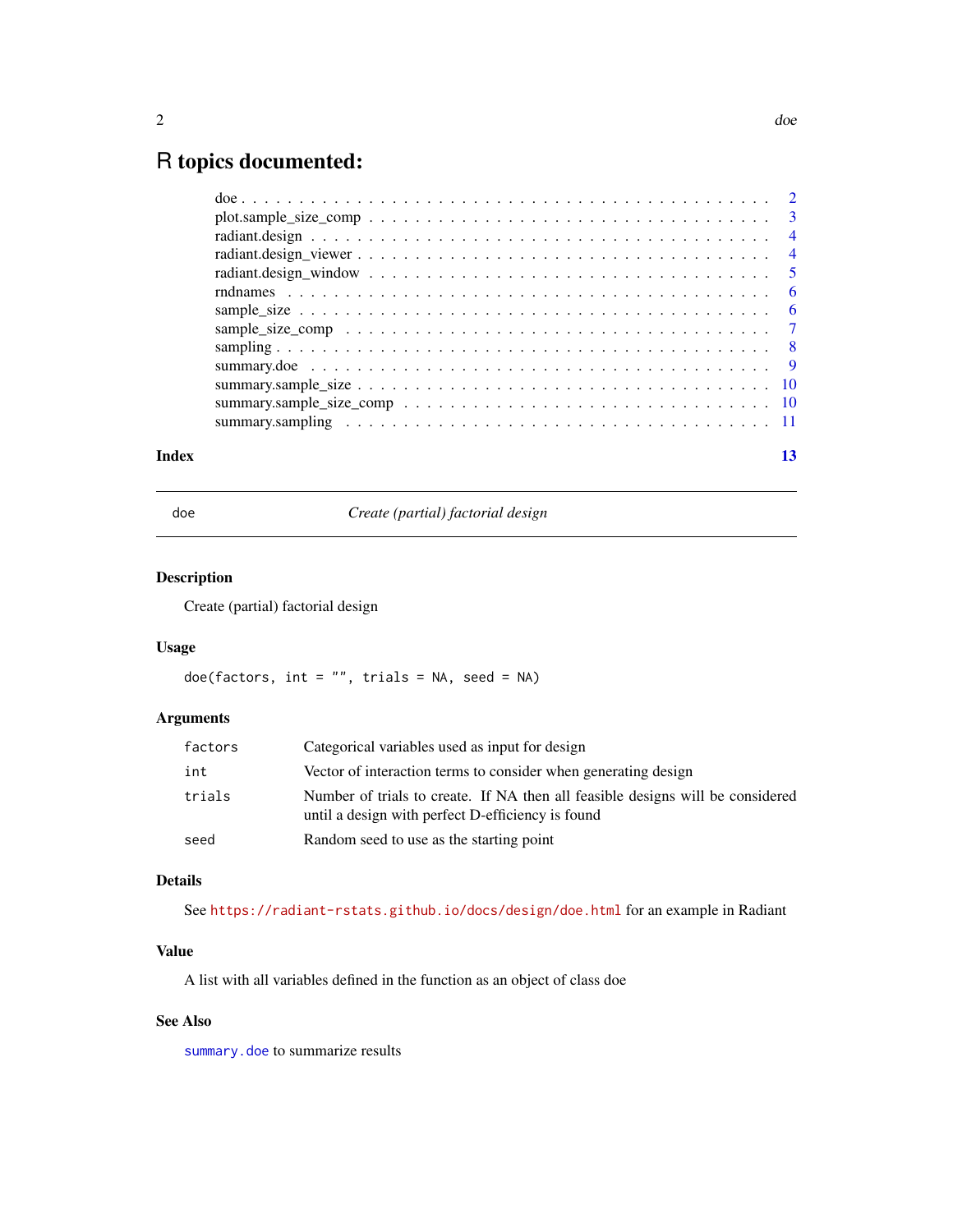#### <span id="page-2-0"></span>plot.sample\_size\_comp 3

#### Examples

```
doe(c("price; $10; $13; $16", "food; popcorn; gourmet; no food"))
doe(
  c("price; $10; $13; $16", "food; popcorn; gourmet; no food"),
  int = "price:food", trials = 9, seed = 1234)
```
plot.sample\_size\_comp *Plot method for the sample\_size\_comp function*

#### Description

Plot method for the sample\_size\_comp function

#### Usage

```
## S3 method for class 'sample_size_comp'
plot(x, ...)
```
#### Arguments

|          | Return value from sample_size_comp                |
|----------|---------------------------------------------------|
| $\cdots$ | further arguments passed to or from other methods |

### Details

See [https://radiant-rstats.github.io/docs/design/sample\\_size\\_comp.html](https://radiant-rstats.github.io/docs/design/sample_size_comp.html) for an example in Radiant

#### See Also

[sample\\_size\\_comp](#page-6-1) to generate the results

#### Examples

```
sample_size_comp(
  type = "proportion", p1 = 0.1, p2 = 0.15,
  conf\_lev = 0.95, power = 0.8
) %>% plot()
```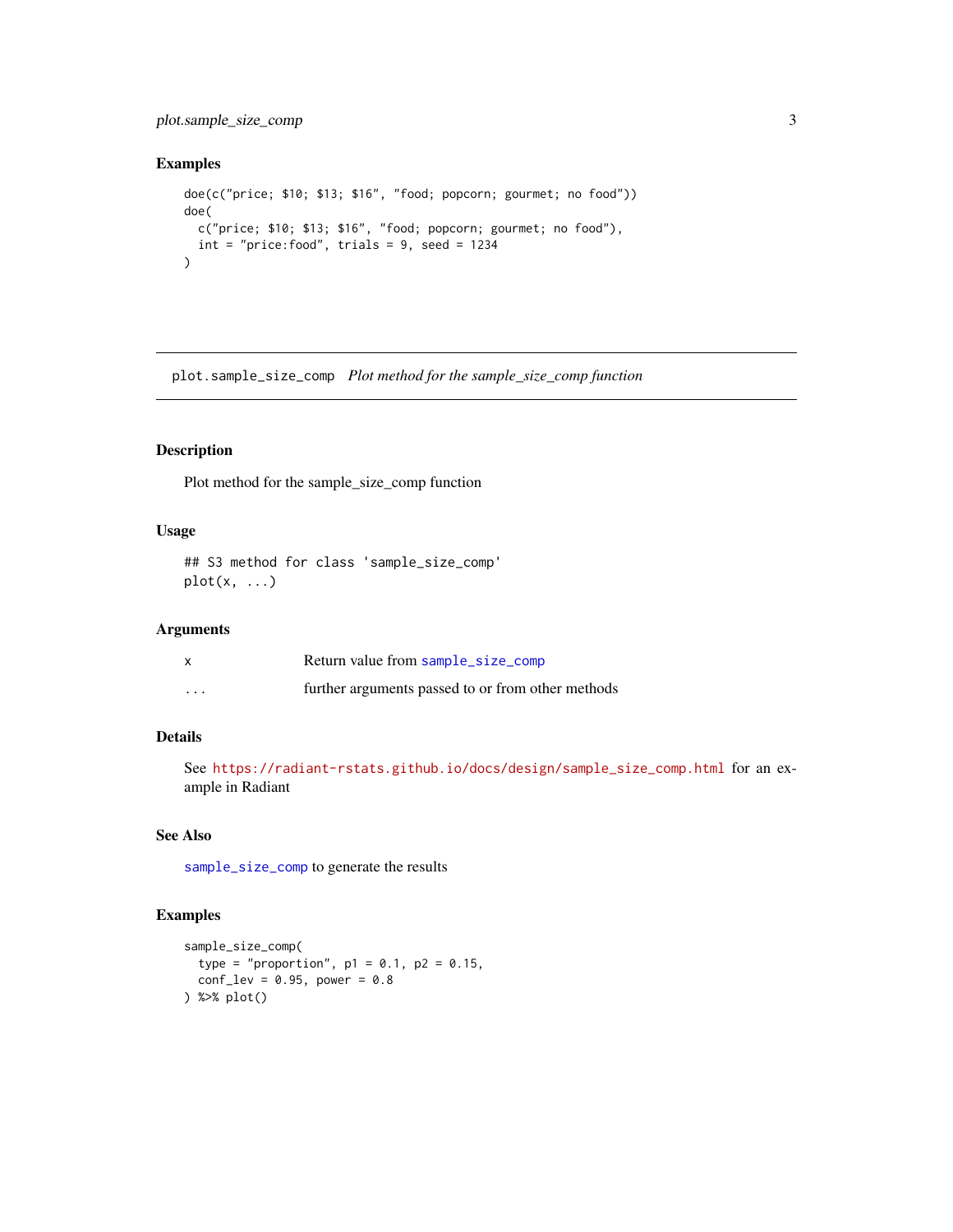<span id="page-3-0"></span>radiant.design *radiant.design*

#### Description

radiant.design

Launch radiant.design in the default browser

#### Usage

radiant.design(state, ...)

#### Arguments

| state    | Path to state file to load                                          |
|----------|---------------------------------------------------------------------|
| $\cdots$ | additional arguments to pass to shiny::runApp (e.g, port = $8080$ ) |

#### Details

See <https://radiant-rstats.github.io/docs> for documentation and tutorials

#### Examples

## Not run: radiant.design()

## End(Not run)

radiant.design\_viewer *Launch radiant.design in the Rstudio viewer*

#### Description

Launch radiant.design in the Rstudio viewer

#### Usage

```
radiant.design_viewer(state, ...)
```
#### Arguments

| state   | Path to state file to load                                          |
|---------|---------------------------------------------------------------------|
| $\cdot$ | additional arguments to pass to shiny::runApp (e.g, port = $8080$ ) |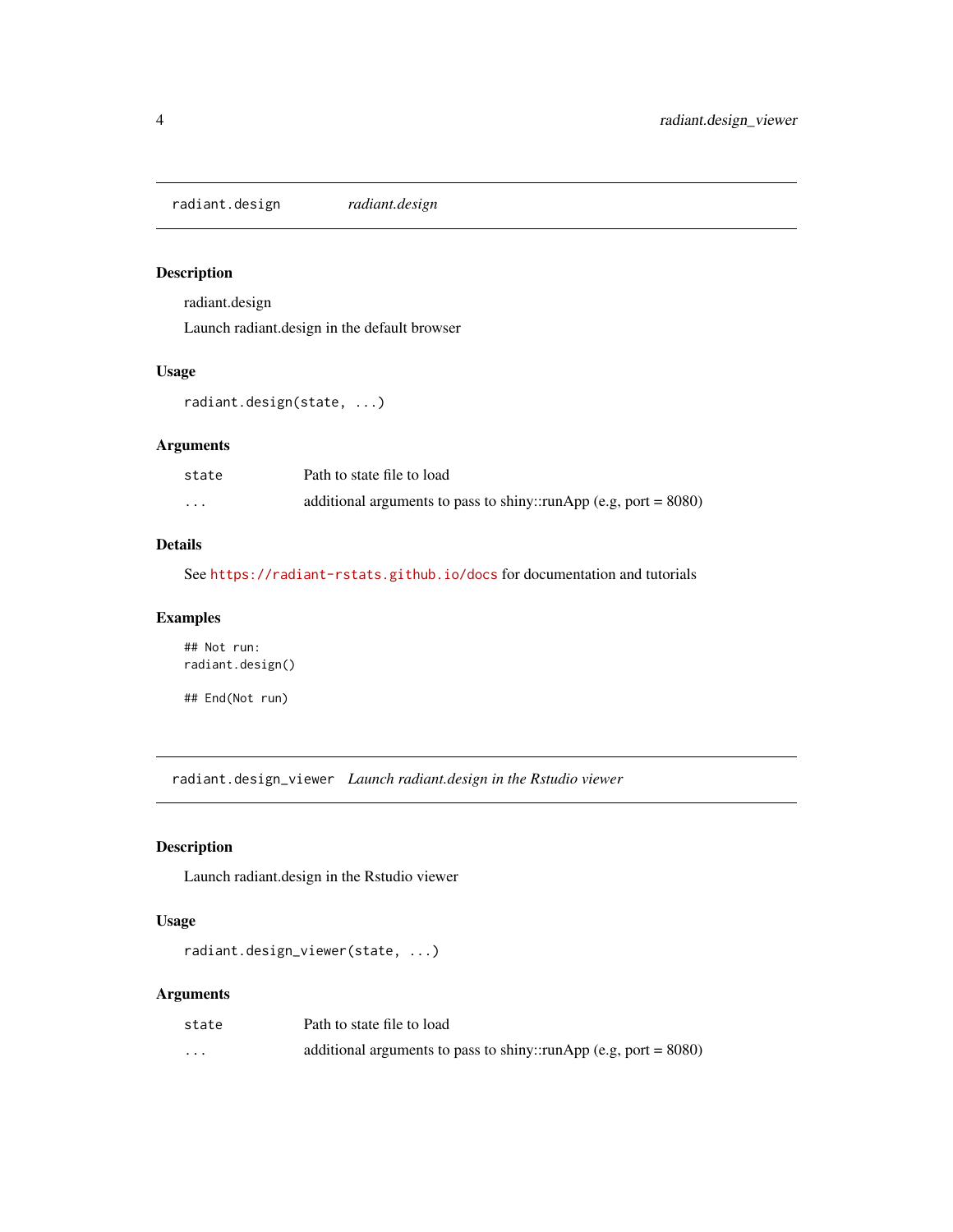#### <span id="page-4-0"></span>Details

See <https://radiant-rstats.github.io/docs> for documentation and tutorials

#### Examples

```
## Not run:
radiant.design_viewer()
## End(Not run)
```
radiant.design\_window *Launch radiant.design in an Rstudio window*

#### Description

Launch radiant.design in an Rstudio window

#### Usage

```
radiant.design_window(state, ...)
```
#### Arguments

| state    | Path to state file to load                                          |
|----------|---------------------------------------------------------------------|
| $\cdots$ | additional arguments to pass to shiny::runApp (e.g, port = $8080$ ) |

#### Details

See <https://radiant-rstats.github.io/docs> for documentation and tutorials

#### Examples

```
## Not run:
radiant.design_window()
```
## End(Not run)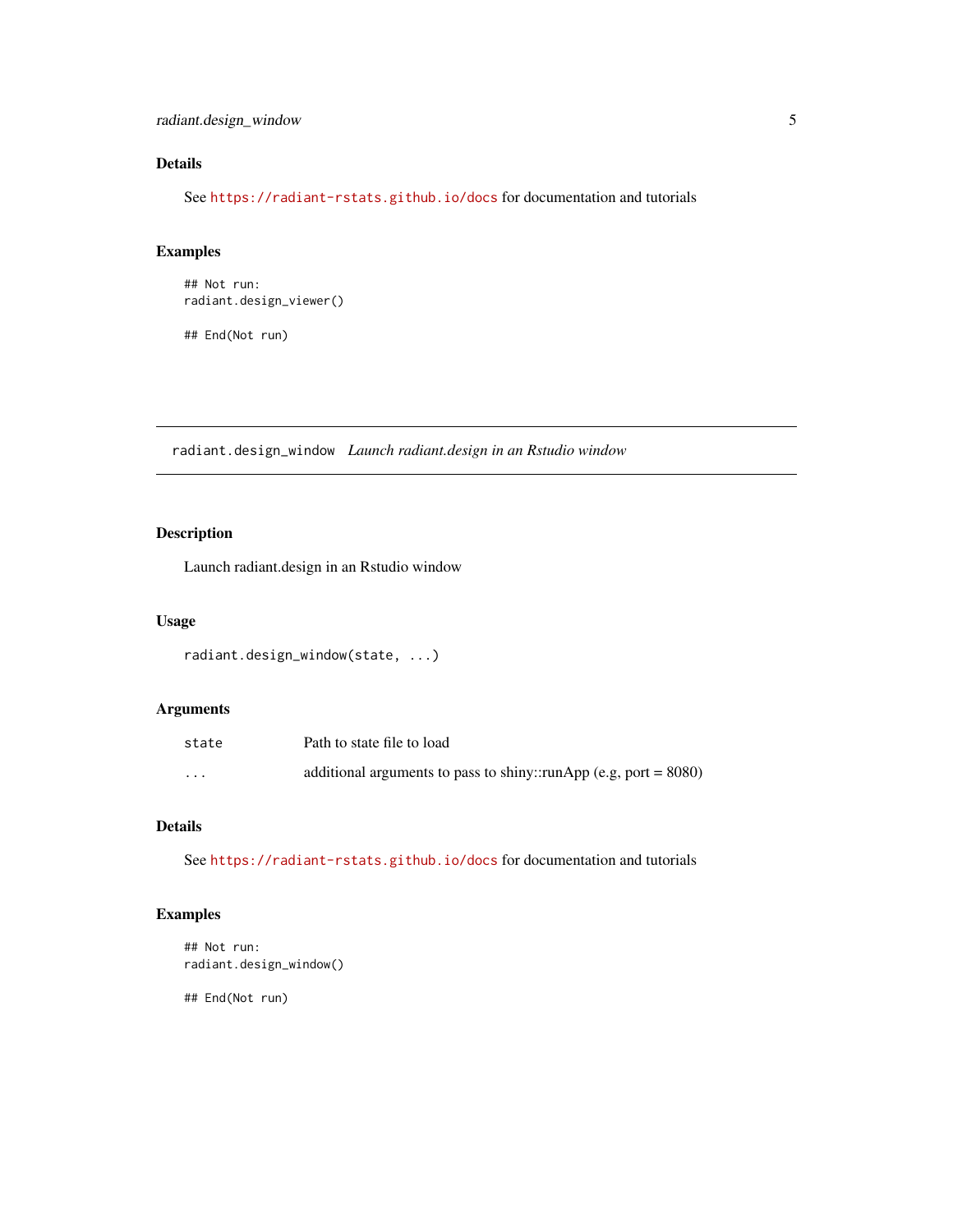<span id="page-5-0"></span>

#### Description

100 random names

#### Usage

data(rndnames)

#### Format

A data frame with 100 rows and 2 variables

#### Details

A list of 100 random names generated by <listofrandomnames.com>. Description provided in attr(rndnames,"description")

<span id="page-5-1"></span>sample\_size *Sample size calculation*

#### Description

Sample size calculation

#### Usage

```
sample_size(type, err_mean = 2, sd_mean = 10, err_prop = 0.1,
 p\_prop = 0.5, conf\_lev = 0.95, incidence = 1, response = 1,
 pop_correction = "no", pop_size = 1e+06)
```
#### Arguments

| type           | Choose "mean" or "proportion"                        |
|----------------|------------------------------------------------------|
| err_mean       | Acceptable Error for Mean                            |
| sd mean        | Standard deviation for Mean                          |
| err_prop       | Acceptable Error for Proportion                      |
| p_prop         | Initial proportion estimate for Proportion           |
| conf_lev       | Confidence level                                     |
| incidence      | Incidence rate (i.e., fraction of valid respondents) |
| response       | Response rate                                        |
| pop_correction | Apply correction for population size ("yes","no")    |
| pop_size       | Population size                                      |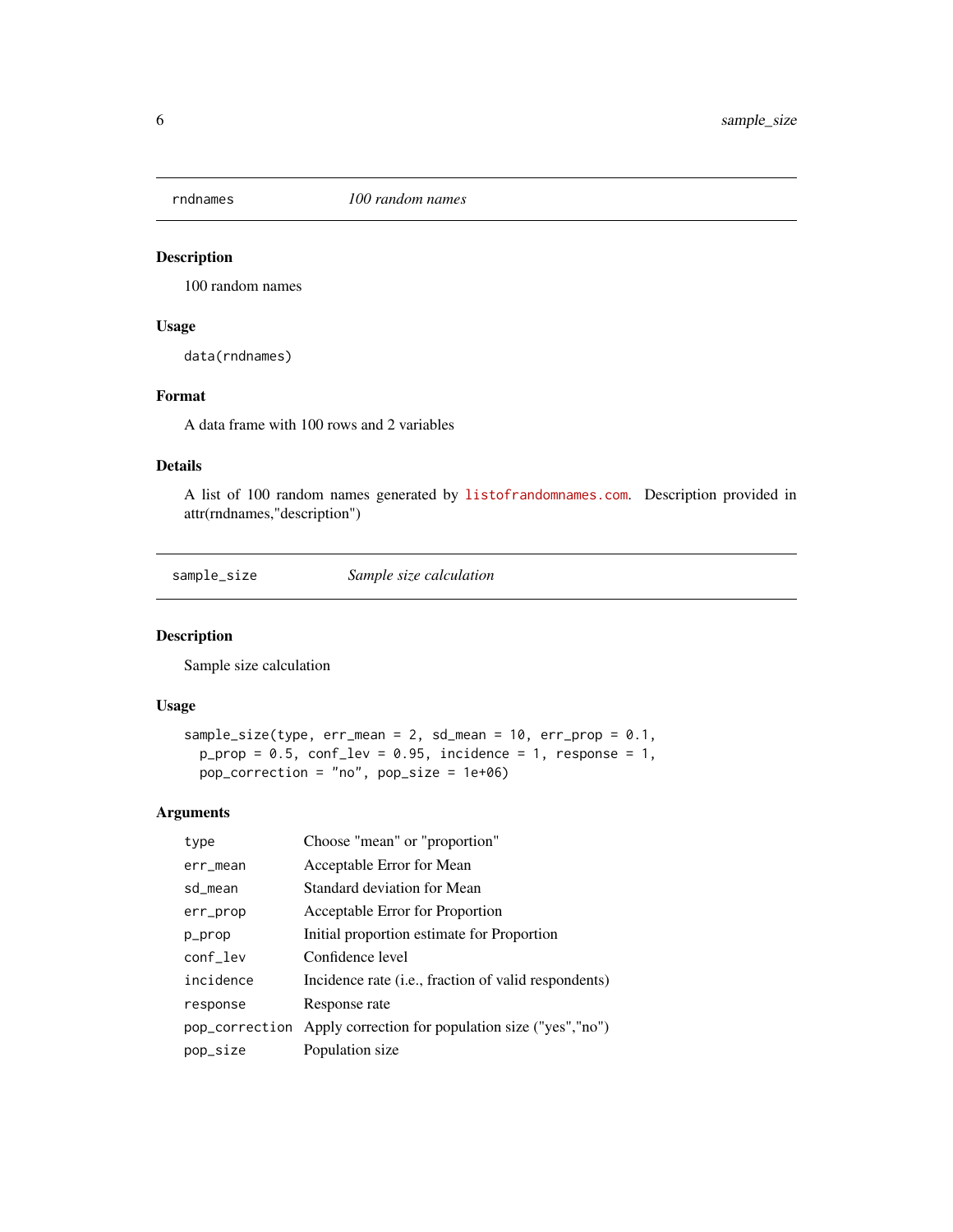<span id="page-6-0"></span>sample\_size\_comp 7

#### Details

See [https://radiant-rstats.github.io/docs/design/sample\\_size.html](https://radiant-rstats.github.io/docs/design/sample_size.html) for an example in Radiant

#### Value

A list of variables defined in sample\_size as an object of class sample\_size

#### See Also

[summary.sample\\_size](#page-9-1) to summarize results

#### Examples

sample\_size(type = "mean", err\_mean = 2, sd\_mean = 10)

<span id="page-6-1"></span>sample\_size\_comp *Sample size calculation for comparisons*

#### Description

Sample size calculation for comparisons

#### Usage

```
sample_size_comp(type, n1 = NULL, n2 = NULL, p1 = NULL, p2 = NULL,
 delta = NULL, sd = NULL, conf_lev = NULL, power = NULL,
 ratio = 1, alternative = "two.sided")
```
#### Arguments

| type           | Choose "mean" or "proportion"                                              |
|----------------|----------------------------------------------------------------------------|
| n1             | Sample size for group 1                                                    |
| n2             | Sample size for group 2                                                    |
| p1             | Proportion 1 (only used when "proportion" is selected)                     |
| p <sub>2</sub> | Proportion 2 (only used when "proportion" is selected)                     |
| delta          | Difference in means between two groups (only used when "mean" is selected) |
| sd             | Standard deviation (only used when "mean" is selected)                     |
| conf_lev       | Confidence level                                                           |
| power          | Power                                                                      |
| ratio          | Sampling ratio $(n1/n2)$                                                   |
| alternative    | Two or one sided test                                                      |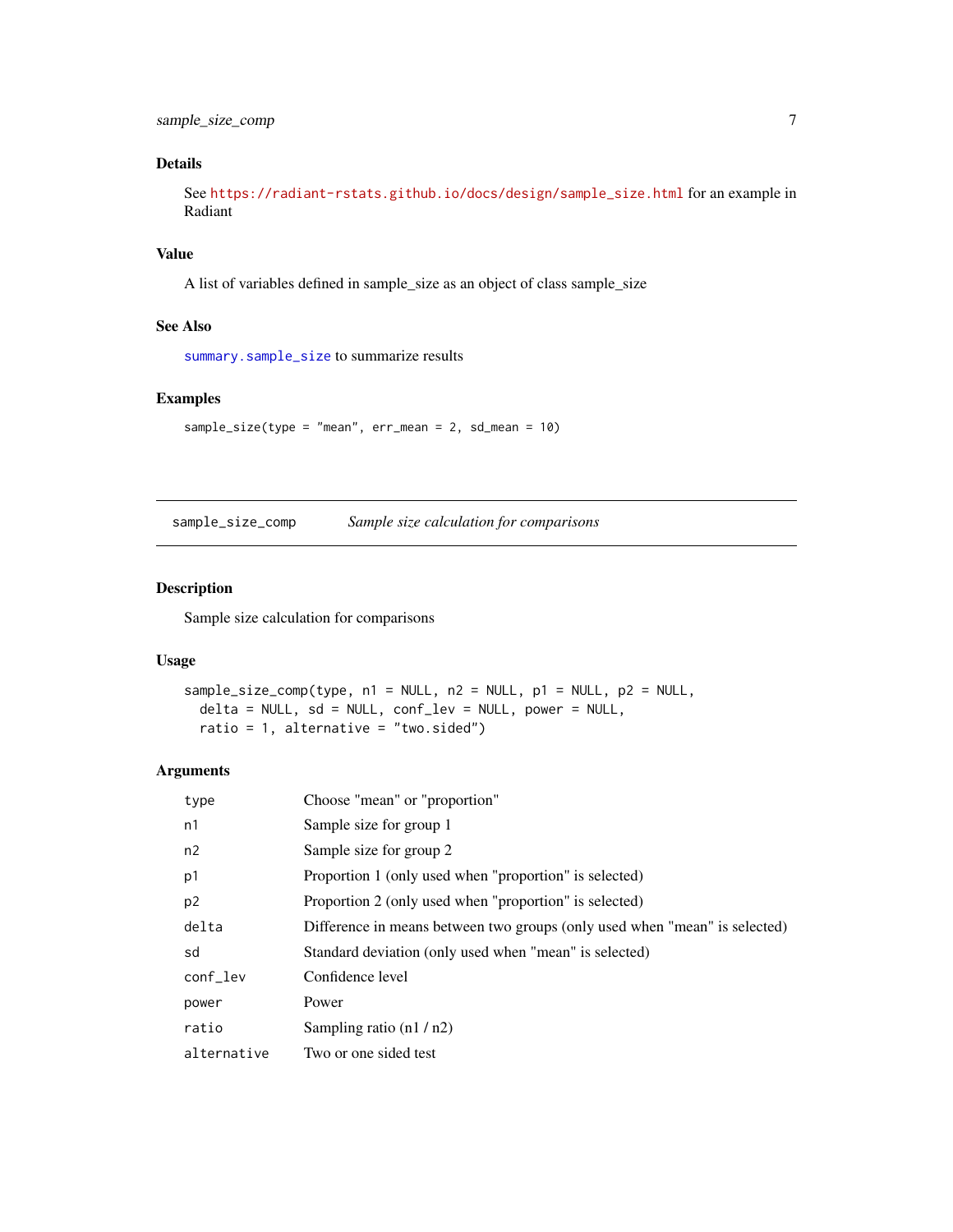#### <span id="page-7-0"></span>Details

See [https://radiant-rstats.github.io/docs/design/sample\\_size\\_comp.html](https://radiant-rstats.github.io/docs/design/sample_size_comp.html) for an example in Radiant

#### Value

A list of variables defined in sample\_size\_comp as an object of class sample\_size\_comp

#### See Also

[summary.sample\\_size\\_comp](#page-9-2) to summarize results

#### Examples

```
sample_size_comp(
  type = "proportion", p1 = 0.1, p2 = 0.15,
  conf\_lev = 0.95, power = 0.8
\mathcal{L}
```
<span id="page-7-1"></span>sampling *Simple random sampling*

#### Description

Simple random sampling

#### Usage

```
sampling(dataset, var, sample_size, seed = NA, data_filter = "")
```
#### Arguments

| dataset     | Dataset to sample from                                                                                                                     |
|-------------|--------------------------------------------------------------------------------------------------------------------------------------------|
| var         | The variable to sample                                                                                                                     |
| sample_size | Number of units to select                                                                                                                  |
| seed        | Random seed to use as the starting point                                                                                                   |
| data_filter | Expression entered in, e.g., Data > View to filter the dataset in Radiant. The<br>expression should be a string (e.g., "price $> 10000$ ") |

#### Details

See <https://radiant-rstats.github.io/docs/design/sampling.html> for an example in Radiant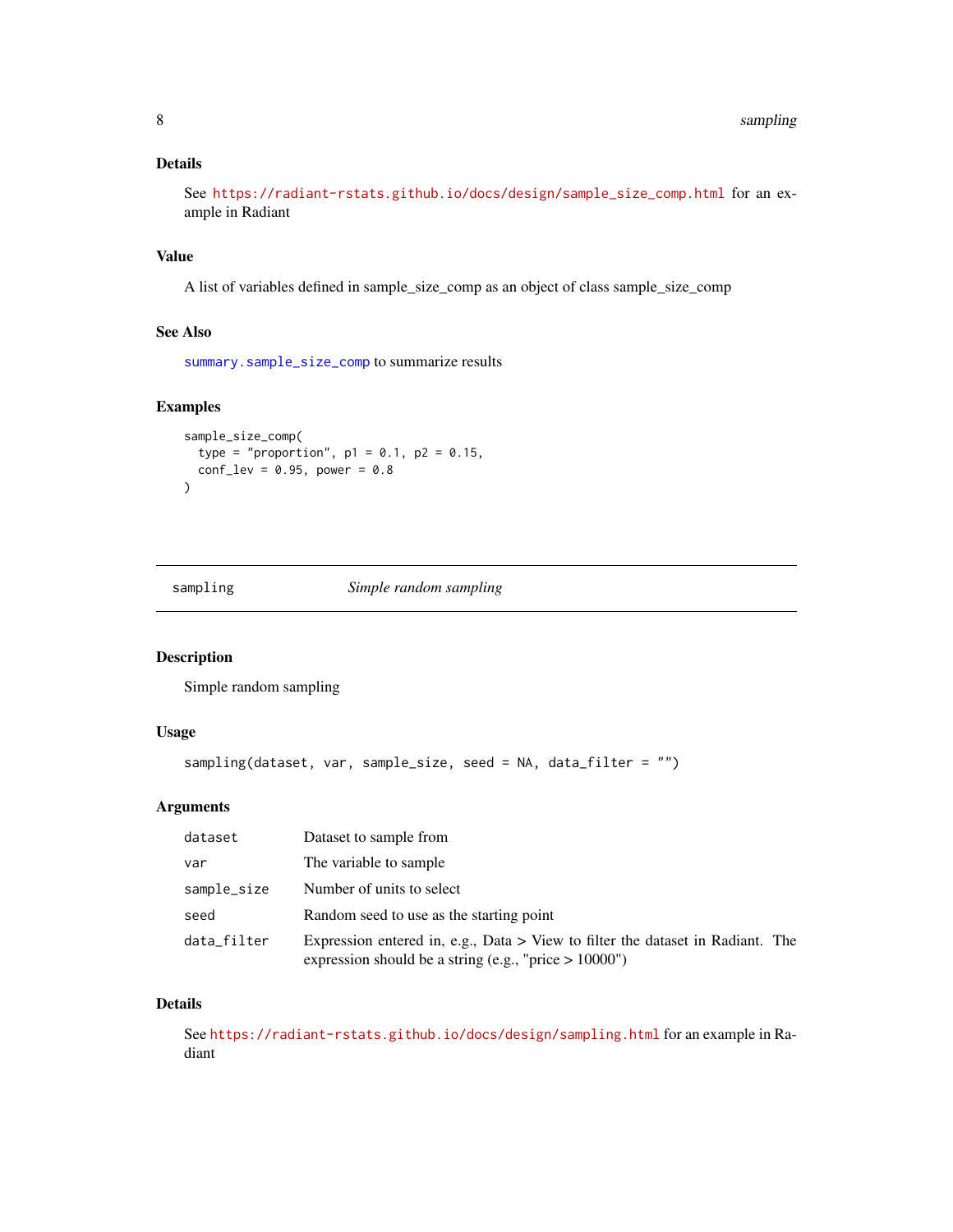#### <span id="page-8-0"></span>summary.doe 9

#### Value

A list of variables defined in sampling as an object of class sampling

#### See Also

[summary.sampling](#page-10-1) to summarize results

#### Examples

sampling(rndnames, "Names", 10)

<span id="page-8-1"></span>summary.doe *Summary method for doe function*

#### Description

Summary method for doe function

#### Usage

```
## S3 method for class 'doe'
summary(object, eff = TRUE, part = TRUE, full = TRUE,
 dec = 3, \ldots)
```
#### Arguments

| object | Return value from doe                              |
|--------|----------------------------------------------------|
| eff    | If TRUE print efficiency output                    |
| part   | If TRUE print partial factorial                    |
| full   | If TRUE print full factorial                       |
| dec    | Number of decimals to show                         |
|        | further arguments passed to or from other methods. |

#### Details

See <https://radiant-rstats.github.io/docs/design/doe.html> for an example in Radiant

#### See Also

[doe](#page-1-1) to calculate results

#### Examples

```
c("price; $10; $13; $16", "food; popcorn; gourmet; no food") %>%
  doe() %>%
  summary()
```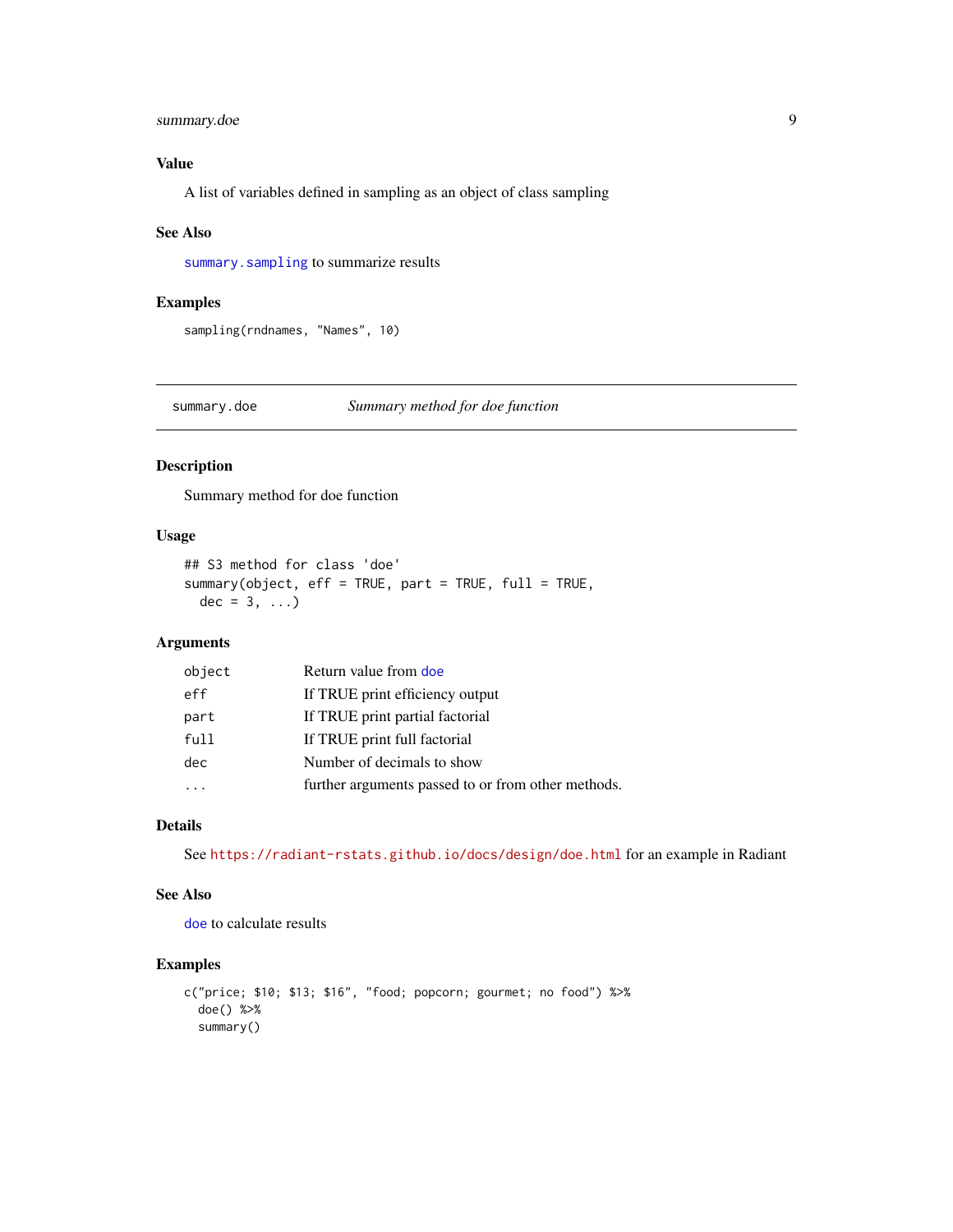<span id="page-9-1"></span><span id="page-9-0"></span>summary.sample\_size *Summary method for the sample\_size function*

#### Description

Summary method for the sample\_size function

#### Usage

```
## S3 method for class 'sample_size'
summary(object, ...)
```
#### Arguments

| object   | Return value from sample_size                     |
|----------|---------------------------------------------------|
| $\cdots$ | further arguments passed to or from other methods |

#### Details

See [https://radiant-rstats.github.io/docs/design/sample\\_size.html](https://radiant-rstats.github.io/docs/design/sample_size.html) for an example in Radiant

#### See Also

[sample\\_size](#page-5-1) to generate the results

#### Examples

```
sample_size(type = "mean", err_mean = 2, sd_mean = 10) %>%
 summary()
```
<span id="page-9-2"></span>summary.sample\_size\_comp

```
Summary method for the sample_size_comp function
```
#### Description

Summary method for the sample\_size\_comp function

#### Usage

```
## S3 method for class 'sample_size_comp'
summary(object, ...)
```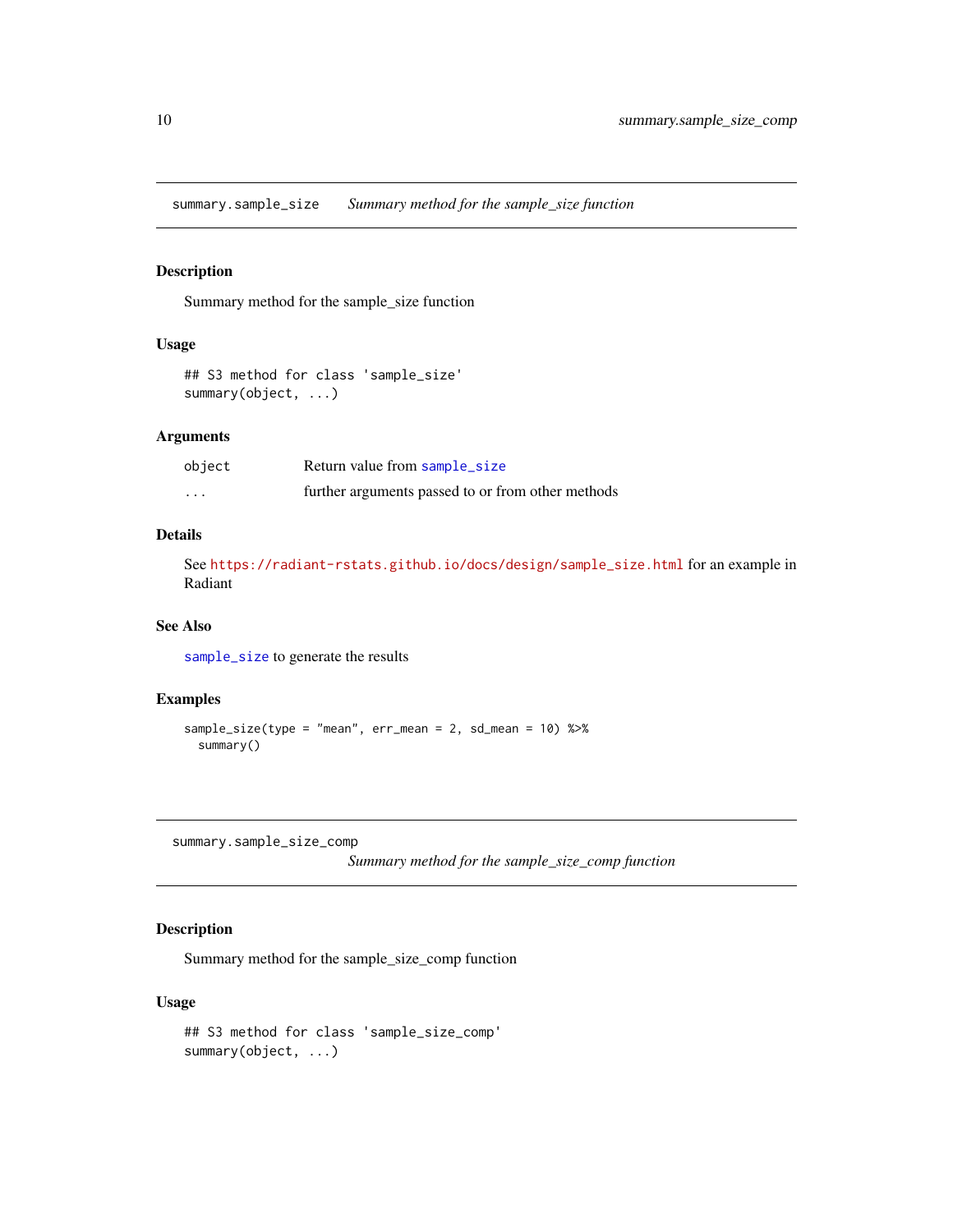#### <span id="page-10-0"></span>Arguments

| object   | Return value from sample_size_comp                |
|----------|---------------------------------------------------|
| $\cdots$ | further arguments passed to or from other methods |

#### Details

See [https://radiant-rstats.github.io/docs/design/sample\\_size\\_comp.html](https://radiant-rstats.github.io/docs/design/sample_size_comp.html) for an example in Radiant

#### See Also

[sample\\_size\\_comp](#page-6-1) to generate the results

#### Examples

```
sample_size_comp(
 type = "proportion", p1 = 0.1, p2 = 0.15,
  conf\_lev = 0.95, power = 0.8
) %>% summary()
```
<span id="page-10-1"></span>summary.sampling *Summary method for the sampling function*

#### Description

Summary method for the sampling function

#### Usage

```
## S3 method for class 'sampling'
summary(object, prn = FALSE, dec = 3, ...)
```
#### Arguments

| object | Return value from sampling                        |
|--------|---------------------------------------------------|
| prn    | Print full sampling frame. Default is FALSE       |
| dec    | Number of decimals to show                        |
|        | further arguments passed to or from other methods |

#### Details

See <https://radiant-rstats.github.io/docs/design/sampling.html> for an example in Radiant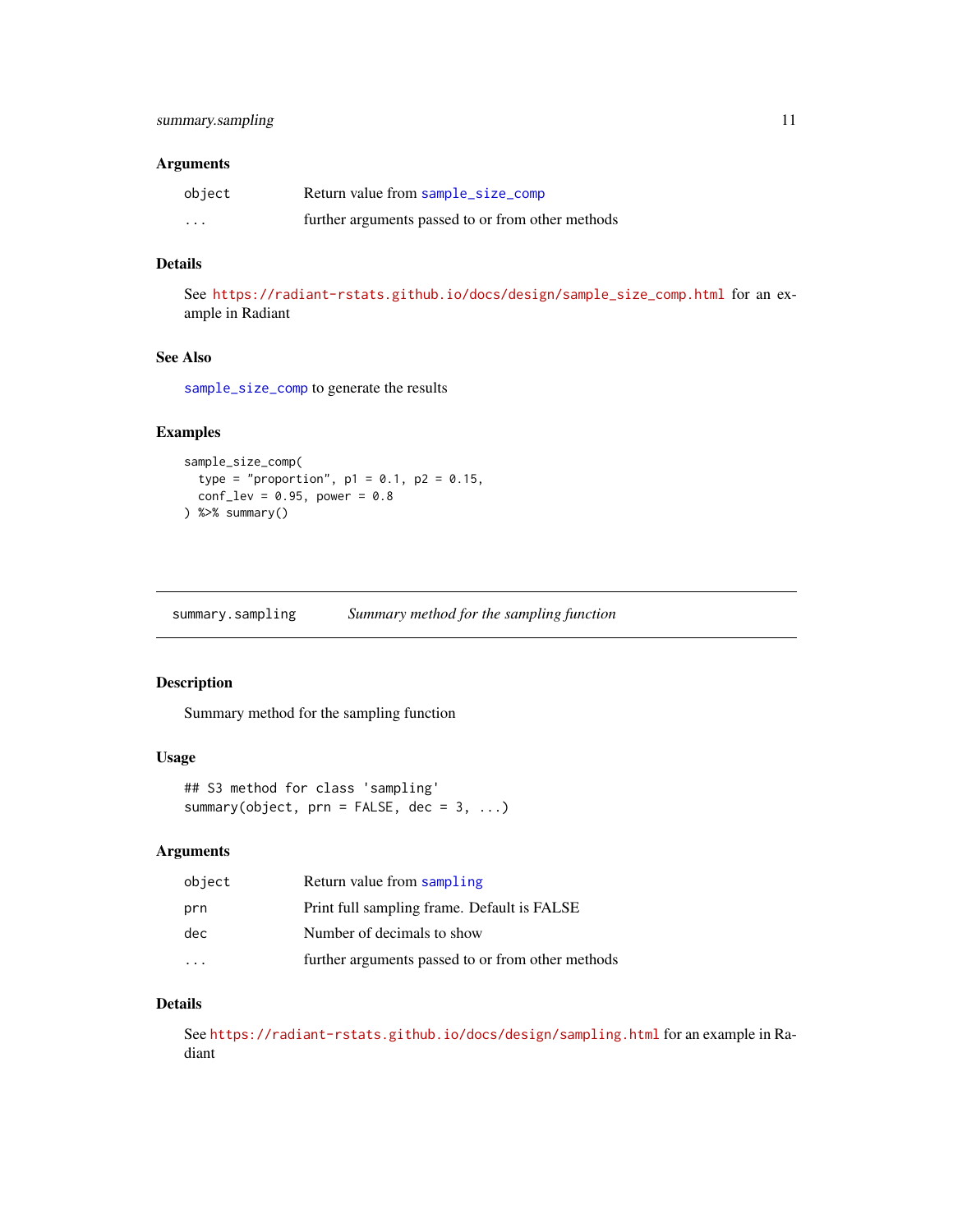#### See Also

[sampling](#page-7-1) to generate the results

### Examples

```
set.seed(1234)
sampling(rndnames, "Names", 10) %>% summary()
```
<span id="page-11-0"></span>